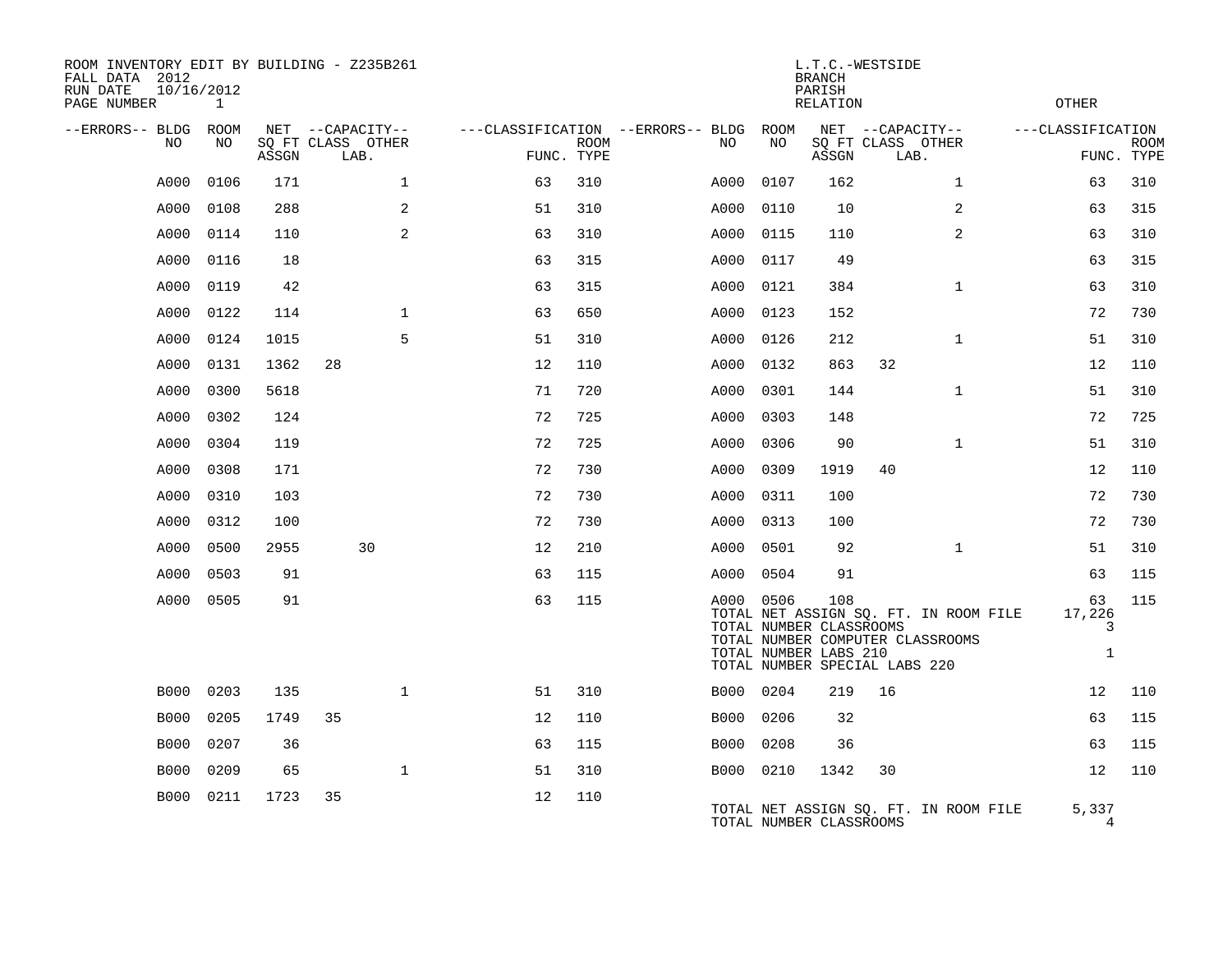| ROOM INVENTORY EDIT BY BUILDING - Z235B261<br>2012<br>FALL DATA<br>10/16/2012<br>RUN DATE<br>PAGE NUMBER | 2           |              |                                           |                                 |      |                 |     |            | L.T.C.-WESTSIDE<br><b>BRANCH</b><br>PARISH<br>RELATION                                                                                                         | OTHER             |     |                    |
|----------------------------------------------------------------------------------------------------------|-------------|--------------|-------------------------------------------|---------------------------------|------|-----------------|-----|------------|----------------------------------------------------------------------------------------------------------------------------------------------------------------|-------------------|-----|--------------------|
| --ERRORS-- BLDG<br>NO                                                                                    | ROOM<br>NO. | NET<br>ASSGN | --CAPACITY--<br>SQ FT CLASS OTHER<br>LAB. | ---CLASSIFICATION<br>FUNC. TYPE | ROOM | --ERRORS-- BLDG | NO. | ROOM<br>NO | NET --CAPACITY--<br>SQ FT CLASS OTHER<br>ASSGN<br>LAB.<br>TOTAL NUMBER COMPUTER CLASSROOMS<br>TOTAL NUMBER LABS 210<br>TOTAL NUMBER SPECIAL LABS 220           | ---CLASSIFICATION |     | ROOM<br>FUNC. TYPE |
|                                                                                                          | C000 0401   | 163          |                                           | 63                              | 315  |                 |     |            | TOTAL NET ASSIGN SQ. FT. IN ROOM FILE<br>TOTAL NUMBER CLASSROOMS<br>TOTAL NUMBER COMPUTER CLASSROOMS<br>TOTAL NUMBER LABS 210<br>TOTAL NUMBER SPECIAL LABS 220 |                   | 163 |                    |
|                                                                                                          | D000 0201   | 99           | 1                                         | 63                              | 315  |                 |     |            | TOTAL NET ASSIGN SQ. FT. IN ROOM FILE<br>TOTAL NUMBER CLASSROOMS<br>TOTAL NUMBER COMPUTER CLASSROOMS<br>TOTAL NUMBER LABS 210<br>TOTAL NUMBER SPECIAL LABS 220 |                   | 99  |                    |